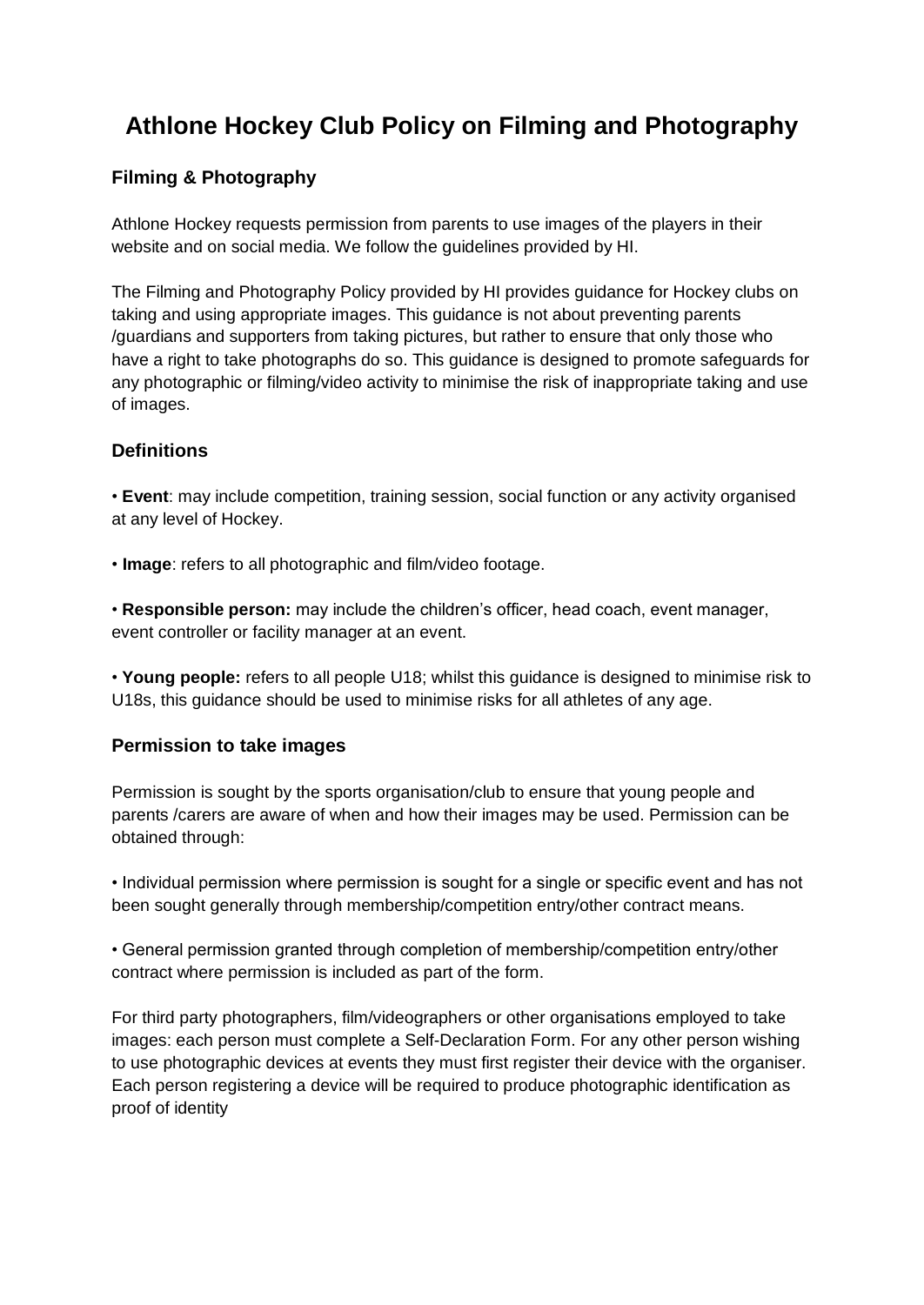## **Safe use of images**

Images can be taken for a variety of purposes, including for administration or personal use, publicising the sport or aiding skill development. Anyone taking images should be aware of action poses that may be inappropriate; these are not suitable for use/publication. Types of images and appropriate use:

• **Personal images** – images taken by parents /guardians or other family members during an event as a celebration of a young person's attendance or achievement. This includes the use of a professional photographer, with permission, taking images for the personal use of those attending. Other people may be included in an image and we expect parents /guardians and other family members to respect this by not distributing images publicly.

• **Training/event images** – these are images or footage taken during a training session or during an event specifically to aid the young person in the development of a skill. These images should be taken by a qualified coach or a person specifically appointed by the young person's coach. These images may be used as examples of technique or mastery of a skill for teaching/coaching purposes and should not be distributed outside this specific use.

**• Media images** – these are images taken by an individual from the media, i.e. TV, newspaper, social media or professional photographer where the images are to be used for publicity or promotion of the event or future events.

• **Administration images** – these are images taken for general administration purposes; including images used for membership cards, competition entries and could also include images that form part of an archive record.

#### **Social Media**

In all their contacts and communications with the members of their organisation/group, leaders must be seen to be open and transparent. This is the case whether communications are by traditional means or by electronic means.

NB: Leaders must not communicate with children or young people via leader's personal social networking profiles, email accounts, or chat rooms.

For an Organisation/Club using/publishing on Social Networking the following principles should be applied:

• The page/profile must be password-protected, and the password must be held by at least three leaders of the organisation.

• The site should be monitored by a designated supervisor. This person should have access to the login details of the site. This supervisor will be appointed by the Designated Person/Safeguarding Panel in Charge of Child Protection.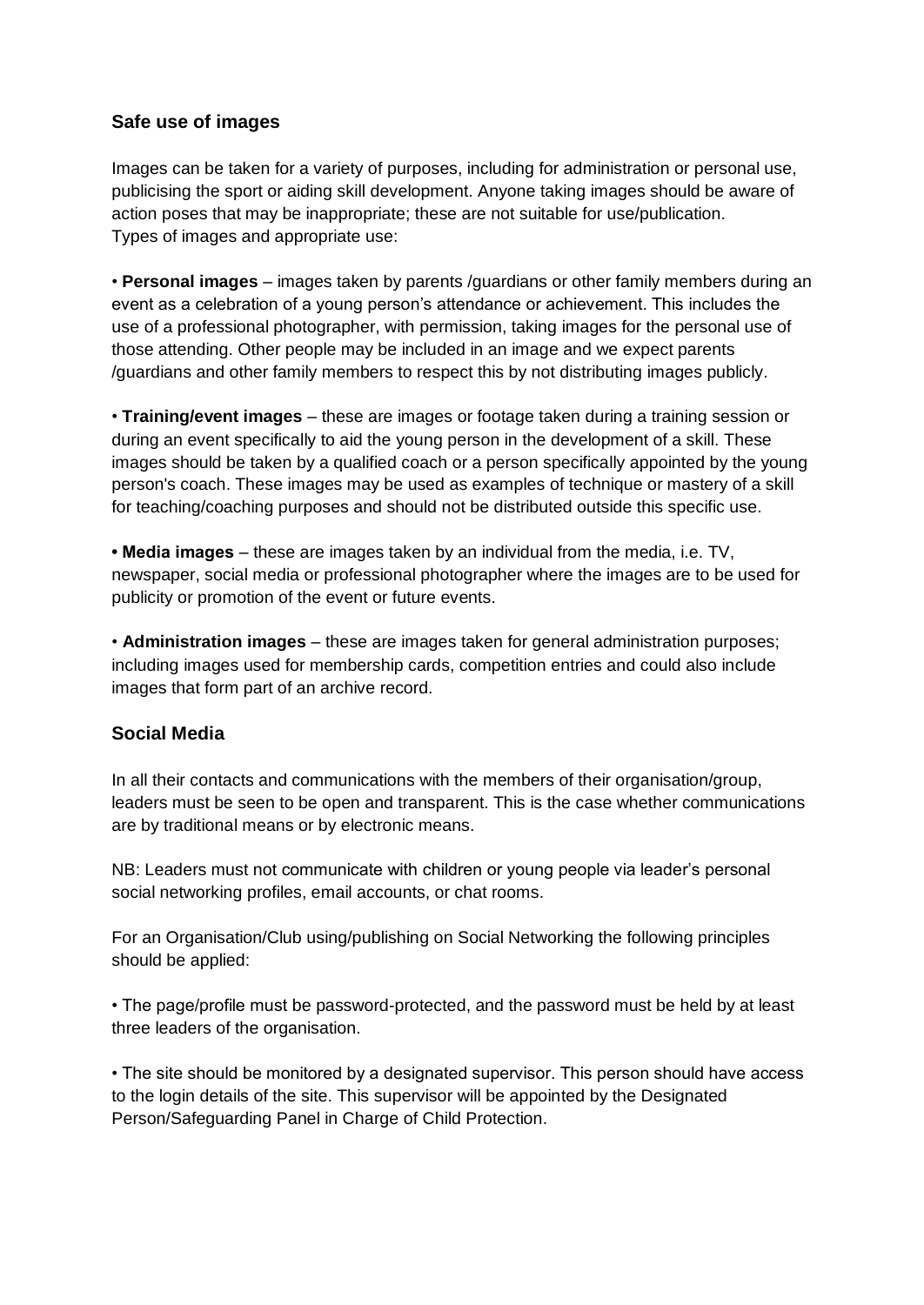• Any inappropriate posts by children/young people or leaders should be removed by the designated supervisor. Reasons should then be explained to the person who posted the content. Where possible sites should be monitored before content is put up.

• The site should be kept 'Private' i.e. only permitted members or 'friends' can see what is posted on the site.

• The use of personal addresses and telephone numbers etc., should be avoided as, while sites are 'private', there is the potential for items to be copied and shared.

• Content of any postings should be consistent with the aims of the organisation. In cases of doubt leaders should seek advice.

## **For Leaders Using a Social Networking Site**

• Leaders should not 'friend' or 'follow' children or young people on social media. (Children or young people may 'follow' leaders on social media so leaders should make sure any content they post is appropriate.)

• Messages left to or from children or young people on social network sites should be written on an open page (e.g. a facebook 'Wall') and not in a private message or by using 'chat' [one-on-one].

• Leaders should not network with members of their organisation/group via closed [one-onone] chats e.g. facebook messenger, WhatsApp, etc,. This should be done only through 'Group Chat.'

• Any events or activities run by the organisation that are organised or publicised on the site should be a closed event so non-members cannot access the event without suitable permission by the site administrators.

• Any emails sent to children or young people via the site must be sent to at least one other leader. (This can be done by 'bcc' if necessary.)

• Leaders should avoid communicating with children or young people in their organisation/group via email late at night.

• In signing off a post or email leaders should not do so in a way that could be misconstrued or misinterpreted by the recipient, e.g. "Luv X"; "xoxoxo". Simply sign your name.

• Parents /carers should be asked to give their approval for leaders to communicate with their children/young people via social networking sites, or by any other means of internet communications (e.g. email). Parents of U18s involved in senior teams should be members of team group chats.

• Parental and child's permission is required before pictures of videos of children or young people are posted online.